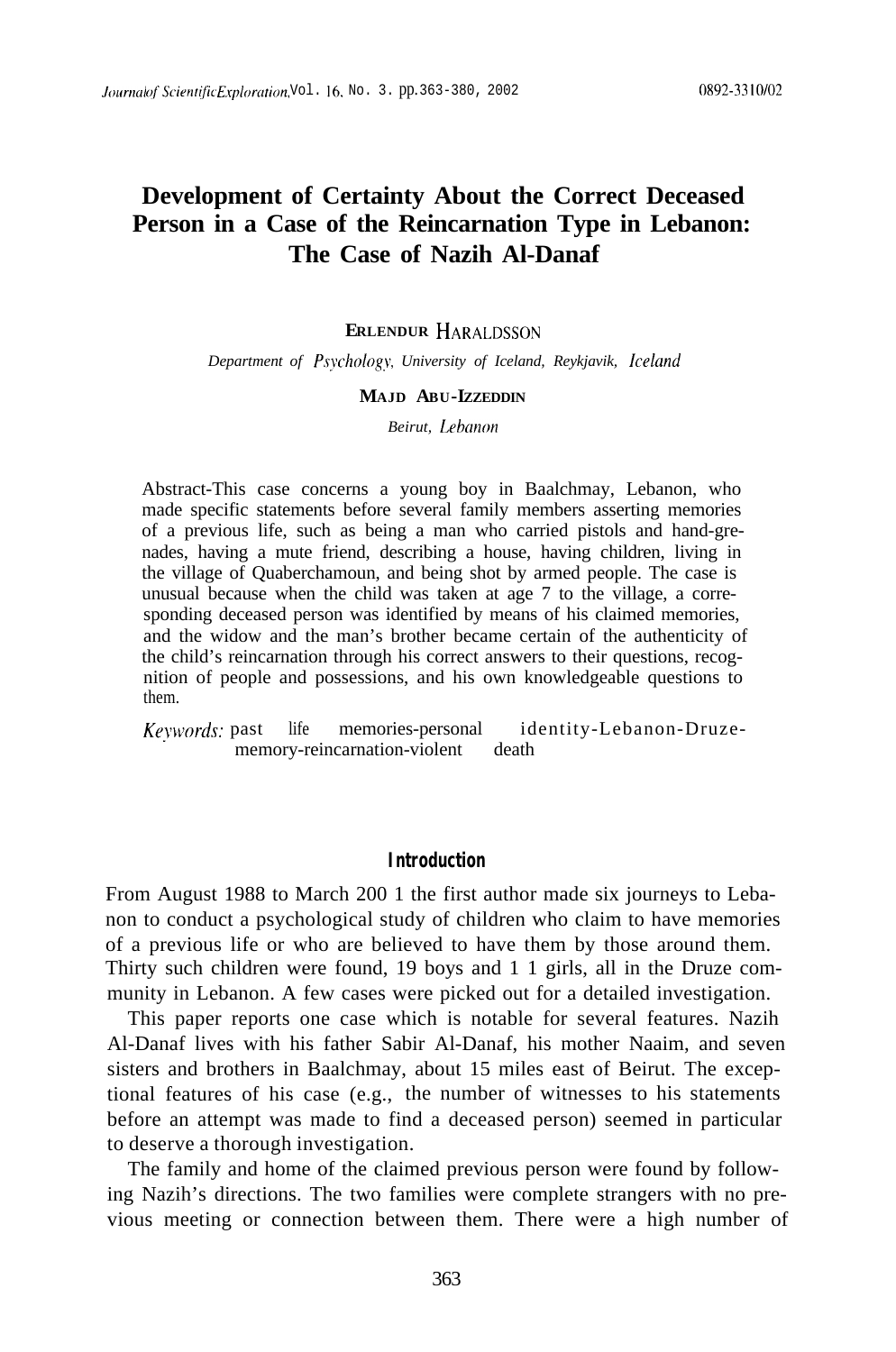recognitions made by the child as he first met the wife and children of the deceased person, and the person's brother. The family of the deceased probed the child's detailed knowledge of the life of the individual they had known, and verified his memories.

This paper describes our investigation of this case and also the process of how members of the alleged previous family responded to Nazih's statements and tested him until they arrived at a certainty about his claims and came to accept him as a rebirth of a previous member of their family.

Previously the first author (E.H.) has investigated and published reports on a number of cases in Sri Lanka (Haraldsson, 1991, 2000a, b; Haraldsson  $\&$ Samararatne, 1999; Mills et al., 1994), besides conducting two psychological studies of children who claimed memories of a previous life (Haraldsson, 1995, 1997; Haraldsson et al., 2000). The second author (M.A.I.) has an intimate knowledge of Druze culture, served as an interpreter, took an active part in the investigation of this case, and assisted another researcher, Ian Stevenson, in the investigation of numerous cases in Lebanon in the seventies (Stevenson, 1980).

#### **The Druzes**

The Druzes are one of four main ethnic communities of Lebanon, the others being Christian Maronites, Sunni and Shiite Muslims. The Druzes number about 300,000 in Lebanon and also live in Syria, Jordan and Israel and as immigrants in other countries. The Druze religion is generally considered a subgroup within Islam with its origin traced back to the 1 I th century, but is sometimes looked upon as independent of Islam (Abu-Izzeddin, 1993; Makarem, 1979). The Druzes tend to cloak their religion in secrecy and differ from mainstream Muslims in many important respects, such their scriptures, and by showing no observance of the five fundamental tenets of Islam. Their religious scriptures are kept secret from non-Druzes as well as the great majority of Druzes (the *juhhal,* perhaps 90% of the community) who have not been initiated into their religion. Around 10% of Druzes (the uqqal), go through religious training and are initiated into their religion, usually in later life, and then obtain the honorific title of Sheikh or Sheikha in the case of women. They abstain from alcohol and tobacco and are expected to lead a more virtuous life and take on a dress that distinguishes them from the rest of the population, although the last requirement is not always observed among Druzes working in higher positions in Beirut. Plato, the Greek philosopher that predates Islam by many centuries, is held in great esteem in the Druze scriptures, and in his writings the concept of reincarnation plays an important role. Reincarnation is an important tenet of the Druze religion.

## **Methodology**

The methodology applied in investigating cases of claimed memories ofprevious lives consists primarily of the following steps.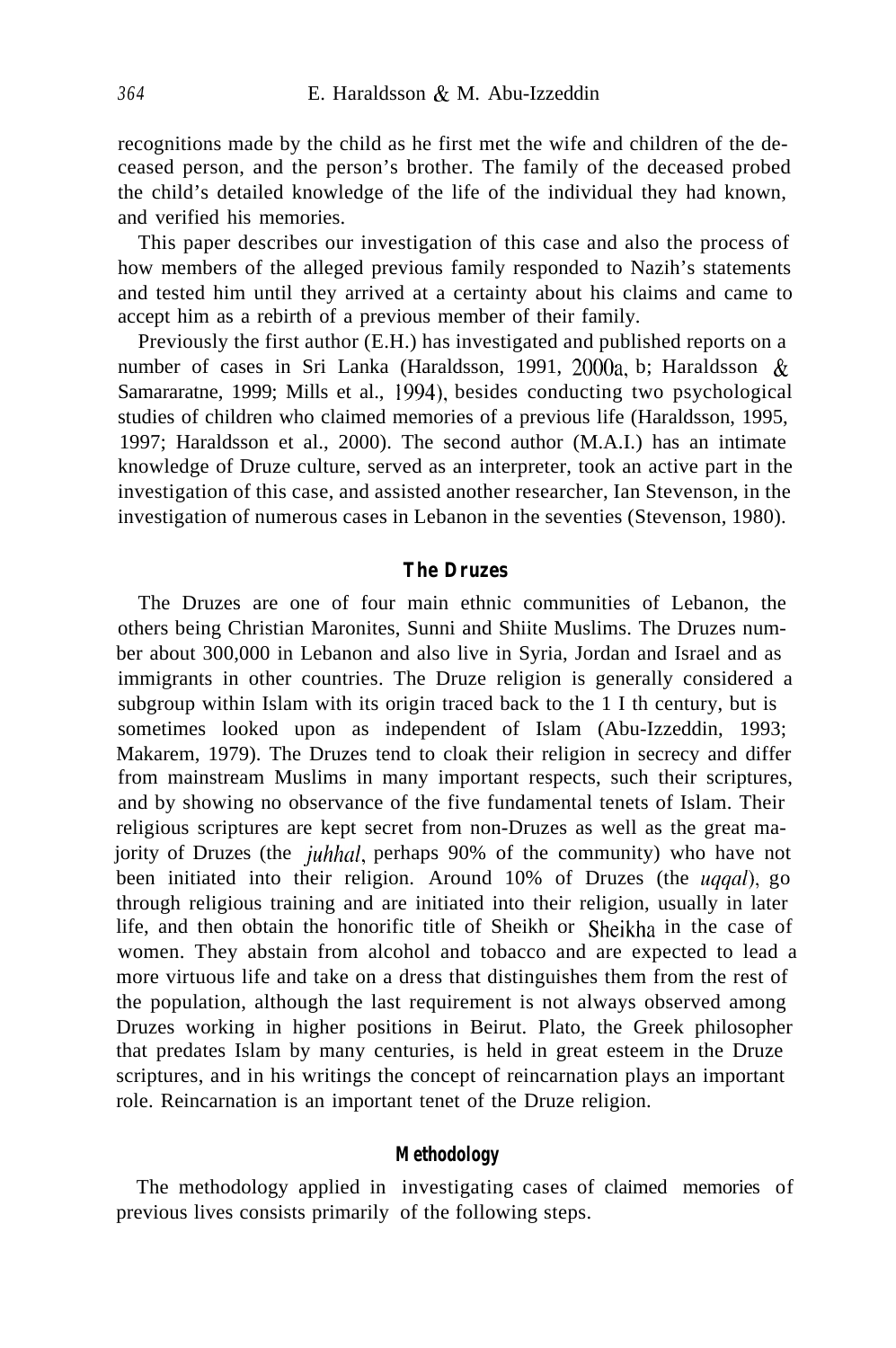1. Ascertain the facts of each case by interviewing independently available witnesses as to the child's statements about a previous life. We conducted interviews about this case with the principal witnesses-Nazih's mother and father and his six older sisters and his older brother, all at the family's home. We interviewed the family during three trips to Lebanon, in May 2000 and in January and March 2001. We visited their home seven times for interviewing, and thus came to know them fairly well, which is essential if a case is to be studied thoroughly. With a few exceptions the interviews were conducted in Arabic and interpreted by M.A.I. Relevant notes from the interviews were in most instances later checked with the interviewees.

t

Each witness was interviewed individually, mostly alone but sometimes someone else or others were present in the living room where the interviews took place. (In small apartments where many family members live, it may be difficult to ask people to leave the living room.) The witness would be asked to sit on a special chair, and if others were present, they would be asked to keep quiet while the witness was interviewed. We emphasized that each witness should only report what s/he had heard or witnessed directly, not what s/he had heard others say. Thus we obtained testimony from nine witnesses regarding the statements that Nazih had been making about a previous life, particularly statements that he had made before the first contact with the alleged previous family. All the major witnesses were interviewed on more than one occasion several months apart. Their testimony was on the whole consistent over time but additional testimony would sometimes emerge on a later visit that the witness did not recall in the earlier interview, as is not uncommon when interviewing witnesses.

The witnesses were cooperative. Our impression was that they were honest and open about their observations and did not try to embellish the case. Nazih's sisters and brother would sometimes argue about some differences in their observations, in those few instances when more than one witness was present. They would generally be very clear about which statements they had heard Nazih make and which they had not.

2. The second step in investigations of claimed spontaneous past-life memories is to ascertain how far each case may already have been verified when the investigator comes to the scene, and to critically examine that verification, by a new thorough investigation. We therefore interviewed on two occasions the principal witnesses of the family in Quaberchamoun that was traced through Nazih's instructions and became identified by him as his previous family. Great care was taken in finding and interviewing persons who knew intimately Fuad Assad Khaddage, the deceased person that Nazih claims to have been. Extensive notes were taken of our interviews, often first in Arabic by M.A.I. and then in English as they were translated into English during the interviews.

3. The final step consists in checking the correctness of each statement made by the child by comparing each of them to life events and characteristics of the person(s) who have been identified as a potential "previous person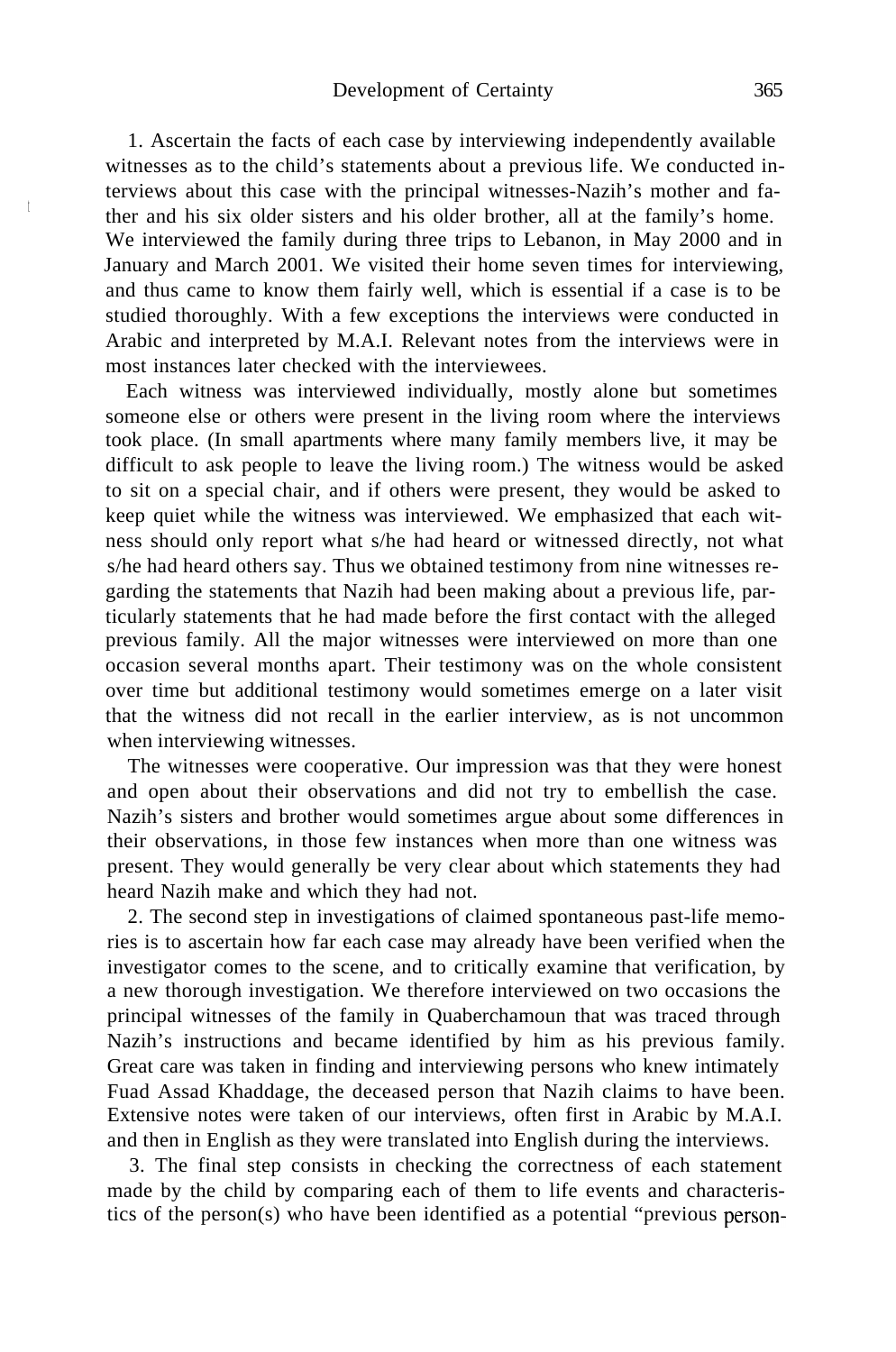ality". The methods of investigating cases of claimed memories of previous lives, or spontaneous past-life experiences, have been amply described elsewhere (Haraldsson, 1991; Stevenson, 2001).

#### **Nazih's Initial Statements Regarding his Previous Life**

Nazih was born February 29, 1992, and was eight years old when we first met him at his home in Baalchmay in May 2000. We learned about this case from the family of another child. We had some difficulties finding Nazih's home on the Beirut-Damascus highway, and stopped at a shop to ask where Nazih's father lived. When the shopkeeper learned that we wanted to speak to his son Nazih, he seemed in no doubt what the errand might be: "What has he done now? He is a naughty boy."

Nazih was in school when we arrived and his mother, Naaim Al-Danaf, was, at first somewhat reluctantly, willing to speak to us. We asked her what first made her think that Nazih was speaking of a previous life. According to her he was only a year and a half old when he began using words that they did not expect a child of his age to know. He would tell his mother, "I am not small, I am big. I carry two pistols. I carry four hand-grenades. *I* am *'qabadai'* (a fearless strong person). Don't be scared by the hand-grenades. I know how to handle them. I have a lot of weapons. My children are young and I want to go and see them." He also told her how many children he had, but she has forgotten the number now. He did not give their names to his mother.

Nazih stated that he wanted to go to his previous home to get some papers for money that he had lent to people so that he could get the money back. He said his previous name was Fuad. In a later interview Nazih's mother withdrew that statement and thought that name first came up after the first visit to the village of Qaberchamoun where his previous family was identified. Nazih's sister Sabrine insists she heard him say the name Fuad before that visit.

Nazih's mother did not encourage Nazih to speak about his previous life. She had an older daughter, 23 years at the time of our first interview, who had also talked of a previous life. "Life is not easy for such children," the mother said, "as they want to see their previous family." She did not want to go through that strain again. Nazih used to tell his mother. "My wife is prettier than you. Her eyes and mouth are more beautiful." This statement may in fact have been the first that made her think that he was talking about a previous life. Later we learned that Nazih also said this to most of his six sisters who are older than he is.

When he was around four he saw a young woman that worked in a store across the street. His mother and sister Mirna remember him saying that she looked like his previous wife and had the same beautiful eyes. He liked her a lot and went as far as to ask her to marry him!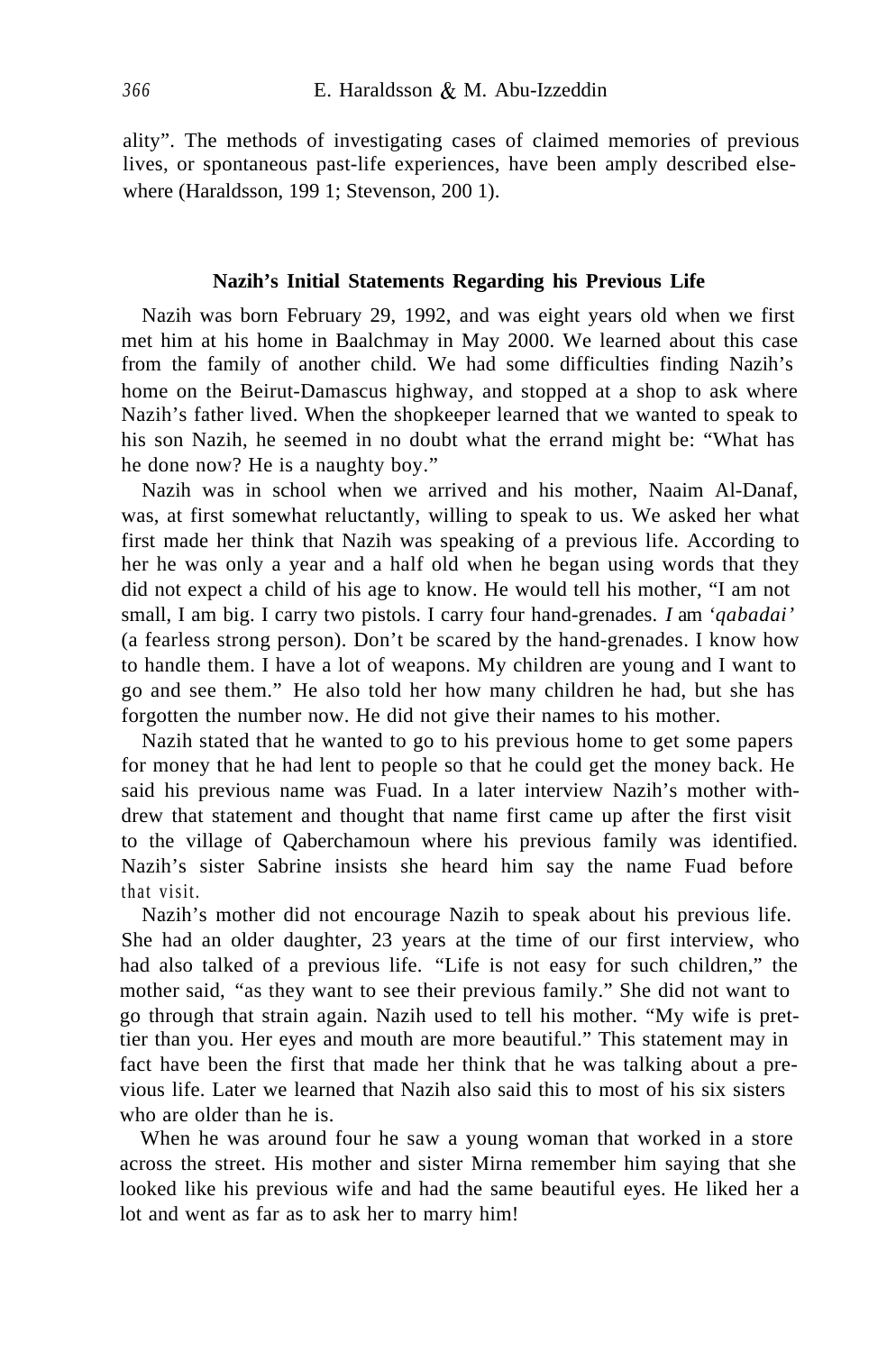Nazih's mother told us that she remembered hearing him saying to his father that he had lots of weapons and that he knew how to handle them. He wanted to bring his father to his house and show him the weapons. He told him that, like his father, he had children and deeds for a house. He often talked about a friend who was mute and had only one hand (or he may have said that there was something wrong with his hand). Nazih said his friend could hold a gun in one hand and work it, getting it ready to shoot. He referred to him as "my friend the mute."

Nazih described how he had died. "Armed people came and shot at us. I also shot at them and killed one. We were shot and later taken by an ambulance." (And thus his life ended.) Nazih told his mother that he remembered that they gave him a shot of anesthesia in his arm in the ambulance on the way to the hospital. He would point to a spot on his upper arm and say: "This is where they stuck the needle." We did not see there any sign of a birthmark.

Nazih often insisted that his parents take him to his previous home so that he could see his children and do other things already mentioned. Nazih's mother did not recall that he had specified where he had lived. Sometimes he would threaten them: "If you don't take me there I am going to walk." His statements are listed in Table 1.

Not only did Nazih's claims of previous life memories puzzle his family; he also has some behavioral characteristics that are unusual for a child of his age, apart from his fearless, firm behavior. When he sees a cigarette box he, on occasion, wants to get it and smoke from a cigarette. If someone has a whisky, he wants it too. This was particularly the case during the period when he spoke most about his previous life, which was until the alleged previous family was identified.

## **Description of Nazih**

Nazih returned from school near the end of our first interview with his mother. He is a slim, well-built and handsome boy, alert and attentive but did not seem much interested in us. His mother told us that he is no longer spontaneously speaking of his previous life, will only do so when asked and only remembers bits of what he earlier was talking about. This is in line with the general tendency of children who around the age of five to six either stop speaking of their previous life or do so much less than before, and then seem to have forgotten most or much of their former memories. In Nazih's case the forgetting seems not to have started until after he met the previous family. However, Nazih still remembers the fearful events that lead to his death, and still speaks of being a brave, fearless person.

The following are some of Nazih's mother's responses to the Child Behavior Checklist that was administered to her: he argues a lot, wants to be involved in discussions and convinced by arguments, prefers being with older children, tends to hang around with boys who get into trouble, does not seem to feel guilty after misbehaving, feels he has to be perfect, gets in many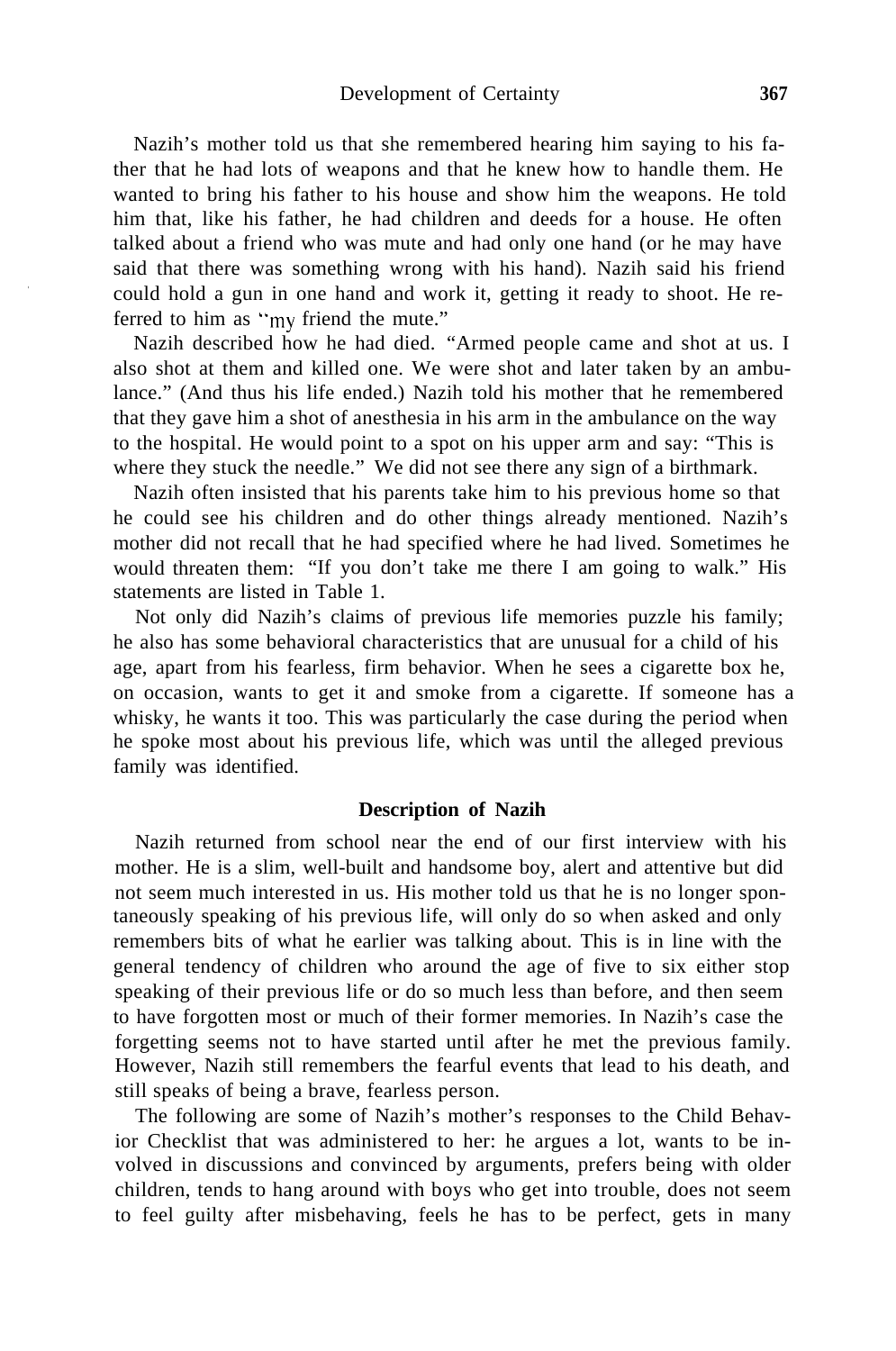|                                                                                |   |                         |    |    | Informant |   |              |          | Sum |   |   | Verification |    |
|--------------------------------------------------------------------------------|---|-------------------------|----|----|-----------|---|--------------|----------|-----|---|---|--------------|----|
|                                                                                | Ē | $\frac{1}{2}$           | Δã | Sa | Ba        | Ξ | Ê<br>Sã      | Š        |     | Ž | Z | ΣŇ           | Kа |
| I carry two pistols.                                                           |   | X                       |    |    | X         | X | X            |          |     |   |   | X            |    |
| I carry four grenades. I know how to handle them.                              |   |                         |    |    | x         | X | X            |          |     |   |   | X            |    |
| am a fearless strong person, "qabadai                                          |   | X                       |    |    |           | X | X            |          |     |   |   | X            |    |
| I am big; I am not smal.                                                       |   | $\mathbf x$             |    |    |           | X | X            |          |     |   | x | X            |    |
| My children are young. I want to go and see them.                              |   | $\mathbf x$             |    |    |           |   | X            |          |     |   | x | X            | X  |
| have a mute friend<br>$\dot{\circ}$                                            | X |                         |    |    | X         | x | X            |          |     |   |   | X            | X  |
| I have a lot of weapons. I want to bring them here.                            | X | X                       |    |    | X         |   | X            | $\times$ |     |   |   |              | X  |
| My wife is prettier than you. Her eyes, mouth are prettier<br>$_{\infty}$      | X | $\overline{\mathbf{x}}$ | X  |    |           | X |              | ×        |     |   |   |              |    |
| have a house. I will show you where it is.<br>$\circ$                          |   |                         | X  |    | X         | X | X            | $\times$ |     | x | x | X            | X  |
| My friend the mute can hold a gun in one hand and work it.<br>$\subseteq$      |   |                         |    |    | X         |   | X            |          |     | X | x | X            | X  |
| Armed people came and shot at us.                                              |   |                         | X  |    |           |   | X            |          |     |   |   | X            |    |
| shot at them.<br>$\overline{2}$                                                | X |                         | X  |    |           |   | X            |          |     |   |   |              |    |
| And I killed one.<br>$\tilde{\mathbb{E}}$                                      |   |                         | X  |    |           |   | X            |          |     |   |   |              |    |
| have a map of, and papers concerning this house.<br>보                          | Χ |                         | X  |    |           |   | X            |          |     | Χ | X | X            |    |
| There is a cave near my house.<br><u>ين</u>                                    |   |                         | X  |    |           |   |              | $\times$ |     |   |   |              | Χ  |
| Something wrong with one hand of my mute friend.<br>$\overline{6}$             |   |                         |    | x  |           |   | X            |          |     |   |   |              |    |
| We were (shot and) taken by an ambulance.<br>E.                                |   |                         |    |    |           |   | $\mathbf{X}$ |          |     | X | x | х            |    |
| lived in a house with two stories.<br>≌                                        |   |                         |    |    |           | X |              |          |     | X | x | X            | X  |
| My house was like a villa with trees around it.<br>ō.                          |   |                         |    |    |           | X |              |          |     | X | x | X            | x  |
| I have papers for money I lent to people. Want to get them.<br>$\overline{20}$ |   |                         |    |    |           |   |              |          |     |   |   |              |    |
| They gave me a shot of anesthesia in my arm in ambulance.                      | X | Χ                       |    |    |           |   |              |          |     |   |   |              |    |
| Take me to my house in Qaberchamoun                                            |   |                         |    |    |           |   |              |          |     | X | X | X            | X  |
| had a red car.<br>23.                                                          |   |                         |    |    | X         |   |              |          |     | X |   |              | X  |

TABLE 1<br>Statements Made by Nazih Al-Danaf Before his First Contact With the Alleged Previous Family

# 368 E. Haraldsson & M. Abu-Izzeddin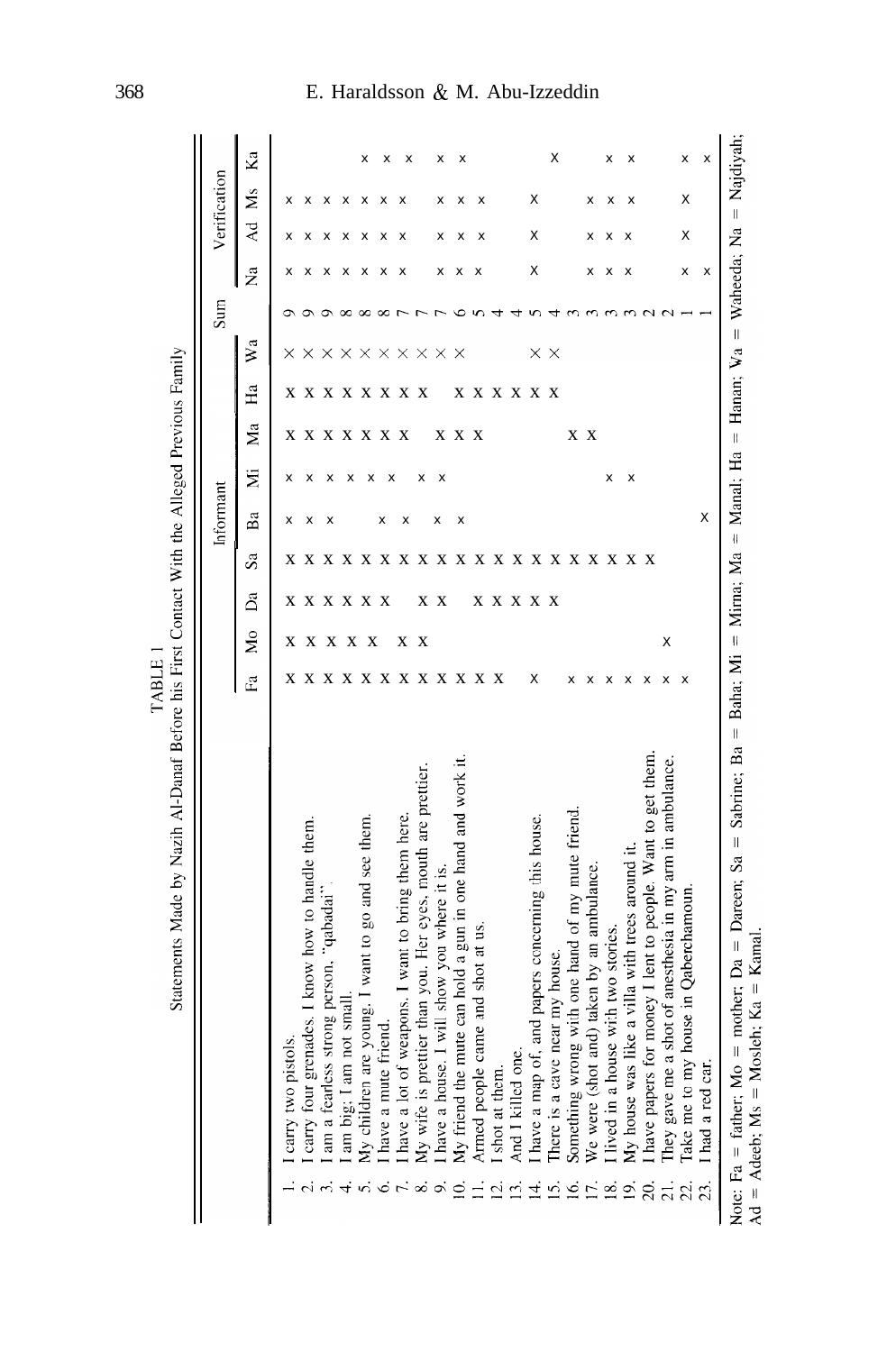fights, gets teased, is nervous and high-strung, is much concerned with neatness and cleanliness, tends to boast and brag and show off, is unusually loud and hot tempered, and talks too much. He gets along with his sisters and brother no better or worse than children tend to do. He is helpful to his mother around the house and to his sisters and brother when they need him. These characteristics are found in a number of children who speak about a previous life (Haraldsson, 1977; Haraldsson et al., 2000). According to Nazih's teacher, he works 'much less hard' than other pupils, is not learning much, but behaves a bit better than the average pupil. It seems that Nazih behaves well at home and in school and his naughtiness finds expression elsewhere.

We did not meet Nazih's father, Sabir Al-Danaf, a mason by profession, until during our visit in January 2001. He told us that he had been more ready to listen to Nazih's talk about the previous life than his mother. He did not encourage Nazih, but he listened to him, although he also did not want his son to get mixed up with two lives. "Besides, his mother feared that he might go away to the previous family", Sabir said. This fear is common among mothers of children who speak about a previous life.

## **Nazih's First Visit to Qaberchamoun**

According to his father Sabir, Nazih insisted that his parents take him to Qaberchamoun, a small town that is about 17 km away. "My home (house) is in Qaberchamoun", he said. Nazih wanted to show them where his house was. "If you don't take me there I am going to walk there", he threatened. His father states that when Nazih was 2.5 years old, he drew a map of his previous house for them and also of an intersection near his house. Unfortunately these drawings no longer exist. Nazih's father tried for a long time to put off bringing Nazih to his previous home in spite of his persistent requests. Nazih also told his sisters and brother that he wanted to go and see his children and get his weapons and other things.

Nazih's mother, sisters and brother, however, do not remember that Qaberchamoun was mentioned by Nazih before they went there, whereas his father claims that he did, and that is why they drove to Qaberchamoun. Qaberchamoun is at an intersection of major roads. Sabir had been there and has relatives near the village but had no knowledge of anyone living in the village itself. We made two trips from Baalchmay to Qaberchamoun to try to reconstruct what happened during Nazih's first visit to Qabarchamoun when they traced the alleged previous family. Our first trip was with Nazih and his older sister Sabrine, and the second with Nazih and his father Sabir.

When Nazih was six years old (early 1998, witnesses not quite sure) his father and mother finally agreed to drive Nazih to Qaberchamoun. They were accompanied by his sisters Sabrine and Hanan and his brother Baha. When they came to Ainab, a place about a kilometer away from Qaberchamoun, Nazih asked them to stop at a mud road on the left side. He told them that this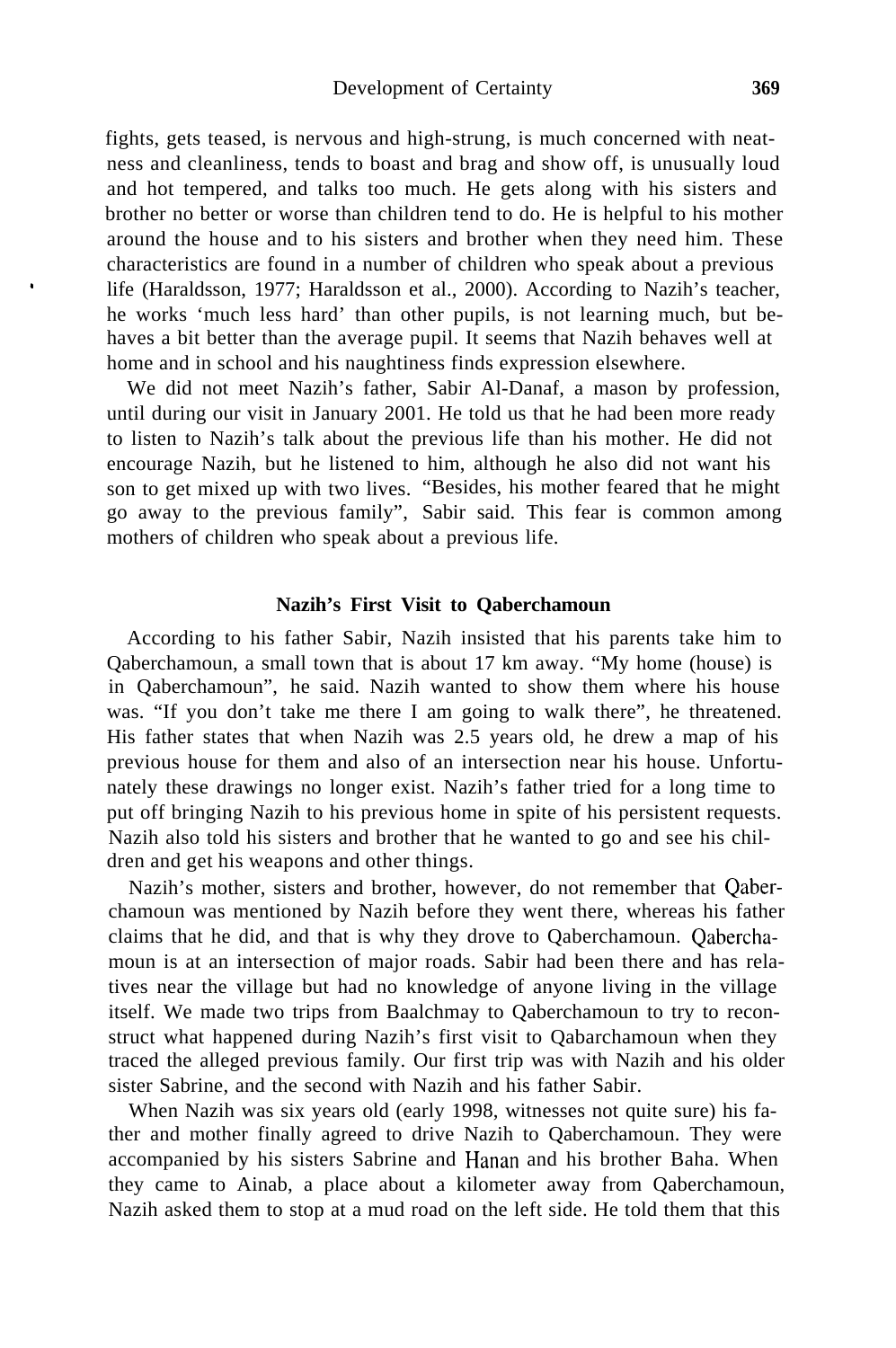road came to a dead end and that there was a cave there. They did not inspect it and went on.

When they arrived at the intersection in Qaberchamoun where six roads converge Sabir stopped the car and asked Nazih where to go. Nazih pointed to a road to the left downward, and told him to continue on that road until they come to a road that forks off upward. "My house is there."

The road to the left that started downward leveled off and became flat. Sabir drove on, perhaps 100 to 120 meters, until he came to the first road upward. He drove up the very steep road and had to stop a few car-lengths up the gravel road. A man was washing the stairs of his house with a water hose and the road had become too wet and slippery for the car.

Here Nazih opened the car and ran out while his father backed the car down to the flat road and parked it. Then he walked up the road to find Nazih while his wife and daughters remained near the car. Sabir asked the man washing the stairs if anyone around had died in the war (been "martyred"). Yes, a young man had been martyred nearby. Sabir went to that house and asked if somebody had died in the circumstances described in Nazih's statements. The man who had lived in this house had died in a bomb-blast so that did not fit. Sabir went further up the road to look for Nazih and found him. Nazih had also been looking for the right house. Nazih asked: "Take me to where I can see the white villa on the other side of the valley; I used to see it from my house." Then they walked down the steep road.

The women who stayed with the car saw a young man who was washing a car only a few meters below where they originally had to stop their car on the steep road. They started speaking to him. This is how he, Kamal Khaddage, described their first meeting:

1 was washing my car and watering at the entrance to our house. A car came up the road, stopped at the next house above and on the other side of the road. A young boy sprang out of the car. Then the car backed down and parked on the level road below at the corner of our lot. A man [Nazih's father] left the car and walked up the road to follow the boy. The women saw me and walked towards me. They asked if I knew someone who had been shot, they did not know his name but he had carried handguns, hand-grenades, and had owned a red car.

Kamal was surprised because the boy described by the women seemed to remember life as his father, Fuad Khaddage; his father had died many years ago, so he asked about the age of the boy. Kamal said that Nazih's mother told him he was around seven. The visitors said more about the person whose life the boy seemed to remember but Kamal does not remember further details. What they did tell him fitted his father. He then shouted to his mother, who was working in a field close by, that they had visitors. At this time Nazih and his father joined the group.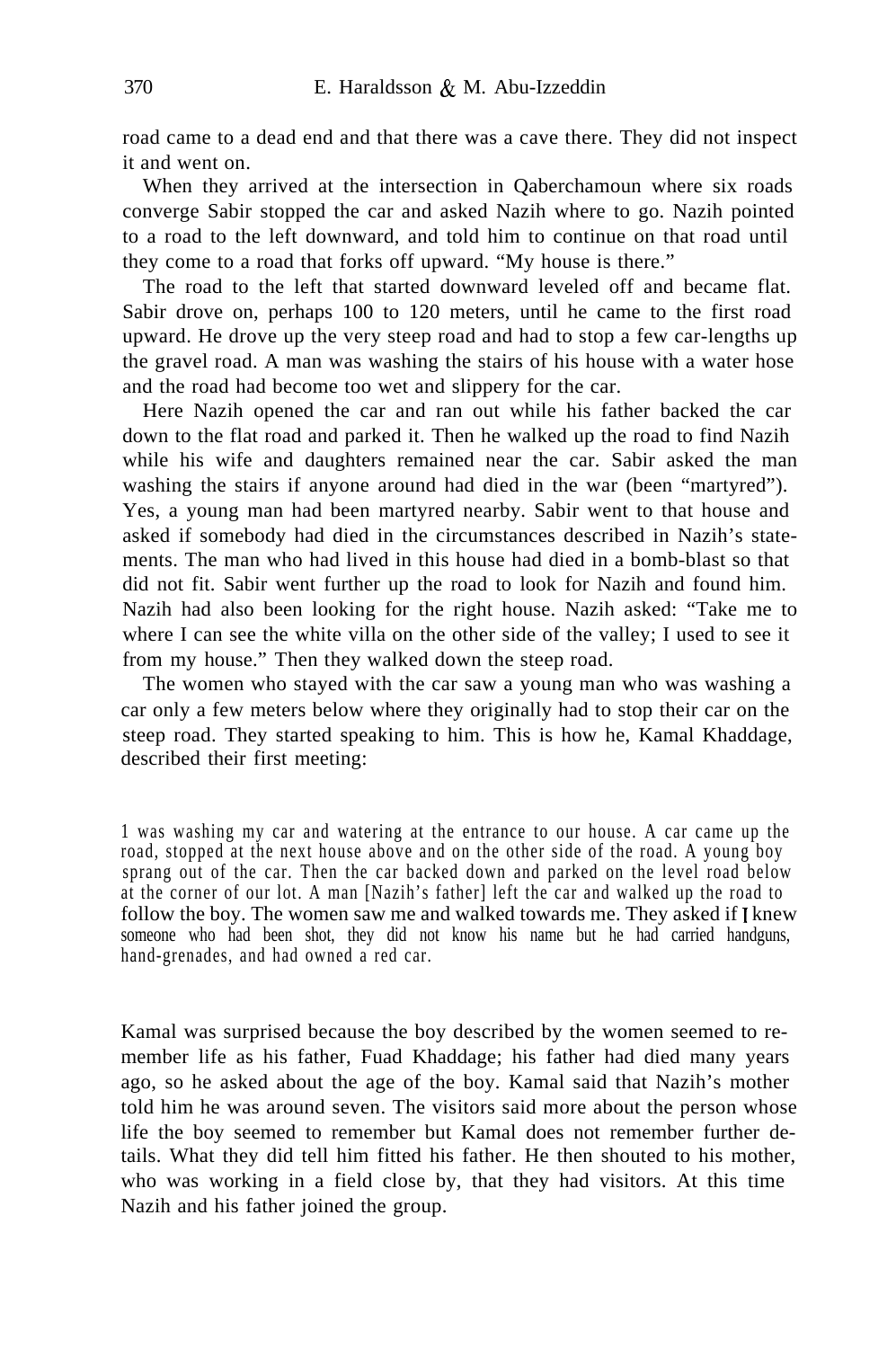## **Najdiyah Khaddage's Account of her First Meeting with Nazih**

Najdiyah Khaddage was Kamal's mother and the wife of Fuad, the alleged previous personality. "When Nazih came here I was picking olives in our garden some distance away. My children yelled at me that there was a boy who said that he was their father, and they wanted me to come and see if he would recognize me. I went to them and told his mother that my husband died in the war. When he saw me, he looked like he knew me, and looked up and down at me. Kamal then said to him: Is she her [your previous wife] or not? Nazih smiled."

Najdiyah told us, "I wanted to be sure of him, sure that he was my previous husband". She asked him: "Who built the foundation of this gate at the entrance of this house?" Nazih replied: "A man from the Faraj family." This was correct.

Najdiyah continued, "Next, we invited them into the house. He went by himself to a room and pointed to a cupboard: 'Here I used to put my pistols', he said and pointed to the right side of the cupboard. 'Here I used to put the weapons' [used *slab* in Arabic which means unspecific kinds of weapons], and he pointed to the left side of the cupboard. Then he asked: 'Where are they?' I explained to him that they had been stolen. He did not say anything. Fuad had kept his arms in this cupboard and in the way Nazih described." Najdiyah's account confirmed what Nazih's father and mother had reported to us before our first visit to Qaberchamoun.

Najdiyah decided to put some more questions to Nazih to test his memories. She asked him if she had had any accident when they were living at the house in Ainab. (They lived in Ainab when they were building this house, and it was not fully completed when Fuad died, see below.) He replied that she had fallen and dislocated her shoulder-that this had happened in the morning-and that Asaad, Fuad's father, was with them. Nazih said that she had skidded on plastic nylon while picking pinecones for her children to play with. Najdiyah said that Nazih mentioned that at the time he had told her: "After I come back home from work in the afternoon I will take you to the doctor," which he did. He said that a cast was put on her shoulder that she had on for some time. Najdiyah said that everything that Nazih had told her was correct.

Najdiyah also asked Nazih if he remembered how their young daughter Fairuz got seriously sick. He said: "She was poisoned from my medication and I took her to the hospital." Fairuz had in fact eaten Fuad's medication pills that were in his jacket. She was four years old at the time, and had become very sick.

According to Najdiyah, Nazih also reminded her of some incidents in their life: "Do you remember when we were going up from Beirut in the car and the car stopped and twice the Israeli soldiers fixed it for us?" That was true. The Israeli soldiers had charged the car battery twice.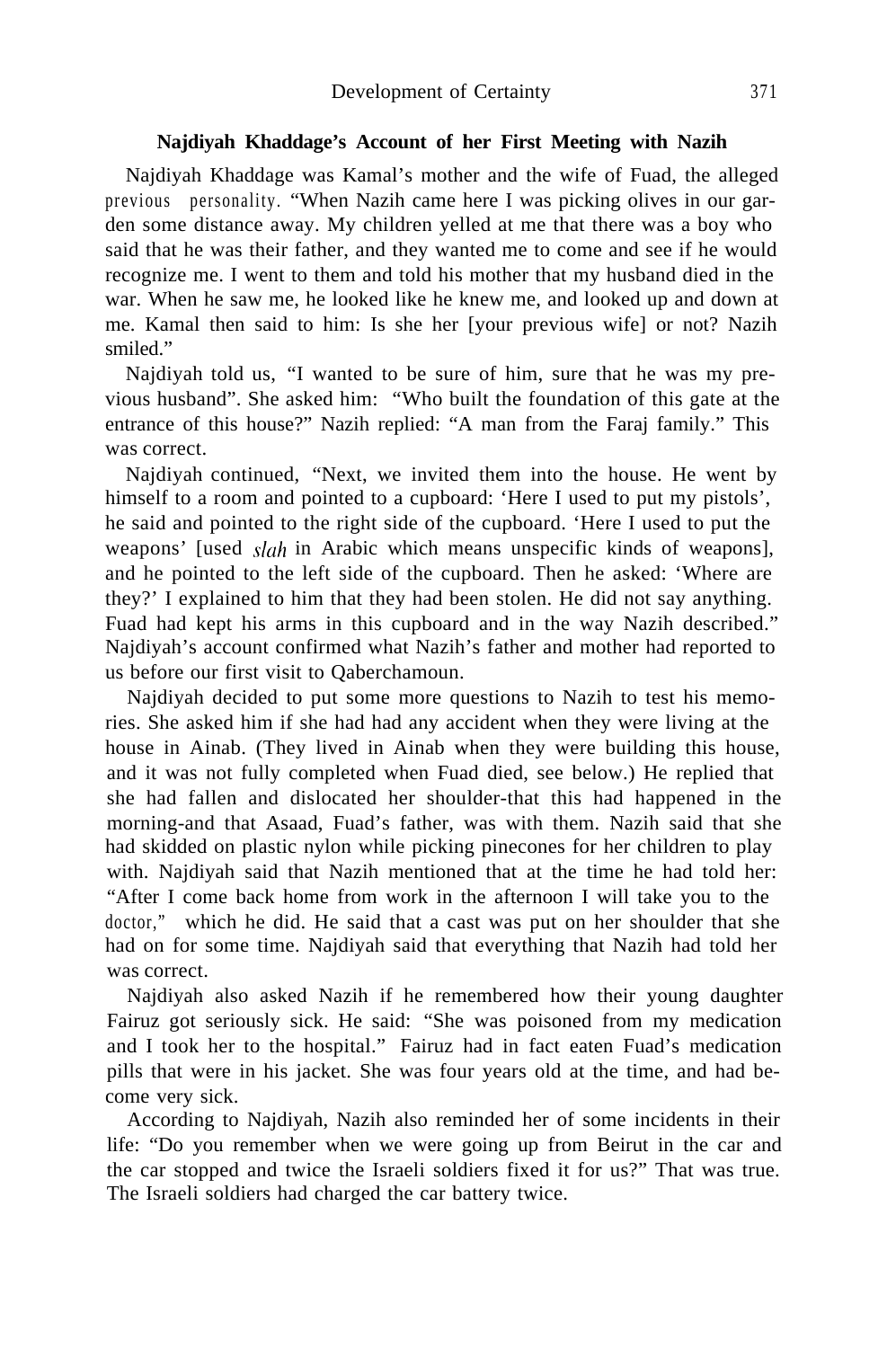He told her of another incident: "One night I came home drunk. You locked the door and I slept outside the house on a rocking sofa." This was true; she was scared, so she locked the door.

Nazih told her that there had been a barrel in the garden where he used to teach her to shoot. "Where is it now?" he asked. She told him it was in the garden. Nazih wanted to look at it so they went out to the garden. When he saw the barrel, he said: "this is it." This was correct. Fuad's widow added: "Once my son Kamal said we should throw this rusted barrel away. I replied, maybe my husband comes back reincarnated and recognizes the barrel, so it was left there." Najdiyah told us she showed Nazih a photograph of Fuad and asked him: "Who is this?" He replied: "This is me, I was big but now I am small."

Najdiyah was much impressed and so were his five children. They told us that they all believed that Nazih was Fuad reborn. This was the only way they could understand how Nazih was able to reveal such knowledge of their father's life. Since that time the families occasionally visit one another and have, evidently, an affectionate relationship. We observed affectionate embraces between Nazih and the family as we parted.

## **Further Statements by Nazih and Claims of Observed Recognitions**

Nazih visited Fuad's younger brother Sheikh Adeeb' at his home in Kfermatta shortly after the first meeting with the family in Qaberchamoun. Sheikh Adeeb is a senior employee of an airline and works in Beirut. This is Sheikh Adeeb's account of their first meeting:

Nazih, and his family came to my house and asked for me. I was at a Druze prayer house [majlis] and left immediately to find my house full of people. I saw a boy running towards me who said: "Here comes my brother Adeeb", and hugged me. I remember it was wintertime and Nazih said: "How do you go out like this (not warmly dressed], put something on your ears." Then he told me: "I am your brother Fuad." I looked at him and said: "What is the proof that you are my brother Fuad." He said that he once gave me a handgun as a gift. Then I asked, what kind of gun? He told me: "I gave you a Checki 16" (a gun from Czechoslovakia). Nazih asked me if I still had it. Then I hugged him and was 100% sure that he was my brother.

The Checki 16 is not common in Lebanon and is considered a precious item. Fuad had given this handgun to his brother around 1980. "Fuad liked guns a lot", Sheikh Adeeb added. Fuad had also given a gun or guns to his other brother Ibrahim who died in the war.

Sheikh Adeeb asked Nazih where his original house was (where he lived with his first wife). Nazih asked him to go out so he could show him the house. Sheikh Adeeb reported, "We walked a little further down the same street, and Nazih said: 'This is the house of my father and this [he pointed to that next house] is my first house'. This was absolutely correct. Inside the latter house, Nazih said, he had made one wooden ladder that still stands there." Adeeb affirms that he remembers that Fuad made this wooden ladder. Fuad's previous wife still lives in the house. Adeeb asked him afterwards about the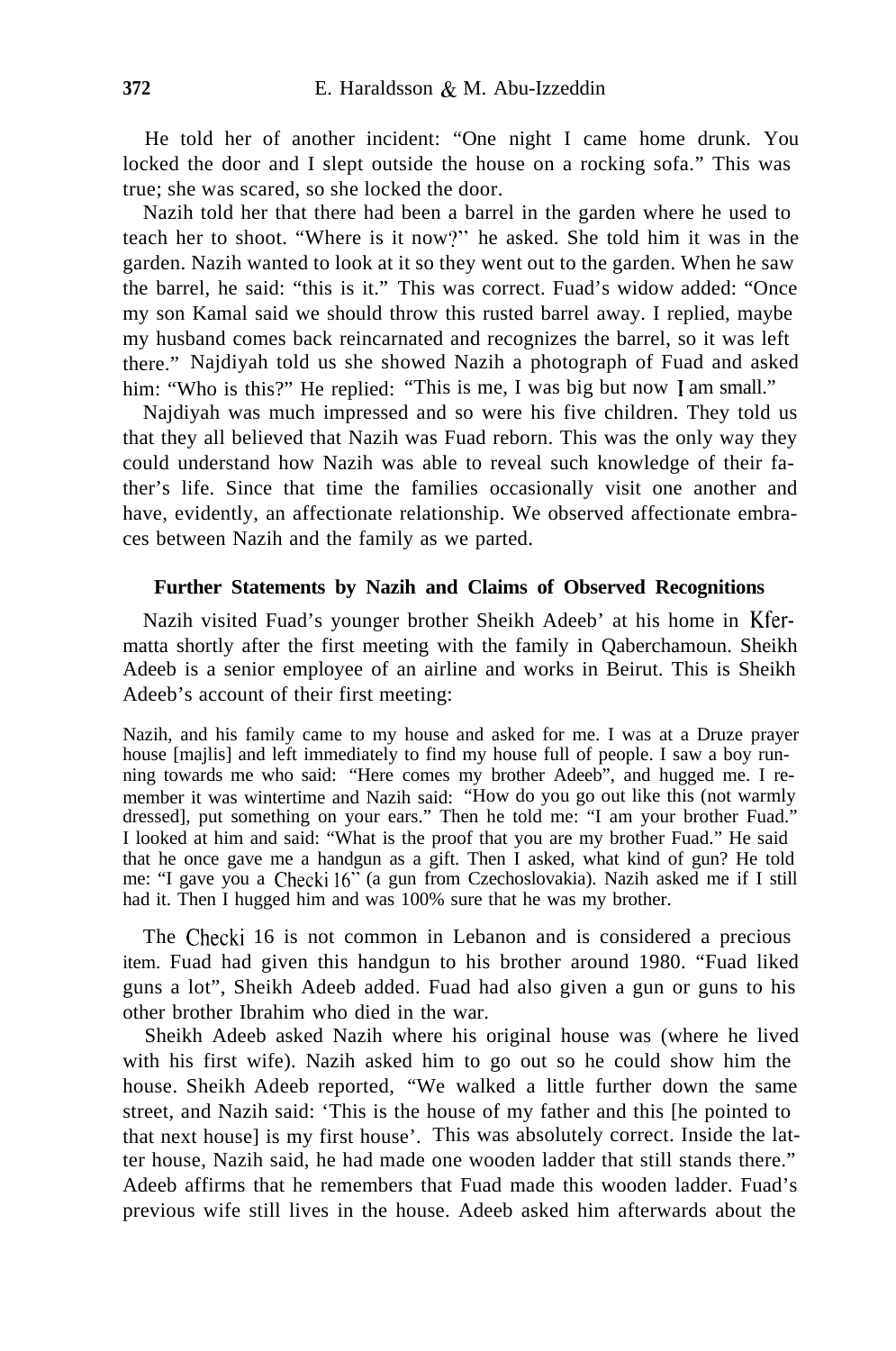woman that they met in the house. Nazih replied: "That is my wife Im Nazih." (Fuad's oldest boy was named Nazih. Druze women are often called after their oldest son, namely mother of so and so, in this case Nazih.) Sheikh Adeeb felt sure that no one would have told Nazih who had lived in these two houses as he was visiting Kfarmatta for the first time in his life.

Sheikh Adeeb showed Nazih a photo of three men and asked him who they were. Nazih pointed with his finger at each of them and told who they were: Adeeb, Ibrahim and Fuad. He showed him one more picture and Nazih told him that this was their father, which was correct. Sheikh Adeeb showed us these photographs.

Nazih asked where their father was. Adeeb told him he had died, but he had been alive when Fuad died. Sheikh Adeeb told us that the first meeting with Nazih was very emotional, people were crying and hugging, as it brought back so many memories. Table 2 summarizes the statements and confirmations in meetings with the family and brother of Fuad Khaddage.

Later Sheikh Adeeb visited Nazih at his home in Baalchmay. He took a handgun with him and asked Nazih if it was the gun that he gave to him. Nazih replied with a no and that was correct. It was, in particular, the story of the Checki 16 handgun that completely convinced Sheikh Adeeb that Nazih was his brother Fuad reborn, because nobody would have known about Fuad giving this handgun to him. Sheikh Adeeb admitted that perhaps his wife might have known, but not anyone else. By the time we met him he had sold this gun.

## **Major Events in the Life of Fuad Asaad Khaddage**

Fuad was born 1925 in Kfermatta, which is only a few kilometers away from Qaberchamoun. He had two brothers, Ibrahim and Sheikh Adeeb, who gave us valuable information about Fuad. Fuad's first wife was Fida, with whom he had eight children. They divorced and he married Najdiyah. They had five children. The oldest was 8 years old when he died.

When Fuad had finished compulsory schooling he started to work at the Druze Orphanage in Abey, and then at the Druze Center (Dar El Taifeh) in Beirut, where he was employed for 30 years. He worked for Sheikh Al Aql (title for the highest sheikh, who is the spiritual leader of the Druze community). At this time Sheikh Al Aql was Mohammad Abu-Chakra. The Dar El Taifeh is the religious center for Druzes in Beirut. It consists of an imposing building that houses assembly halls where Druzes hold religious meetings and funerals, and where their religious leaders have their offices. On the compound there are also some smaller buildings, a burial site and a shrine.

At the time Fuad was assassinated he was manager at the Center and responsible for all paperwork. At the same time he was the companion/bodyguard for Sheikh Al Aql, who was usually accompanied by three bodyguards. Fuad also served as a bodyguard to Khalid Baik Jumblatt (deceased). During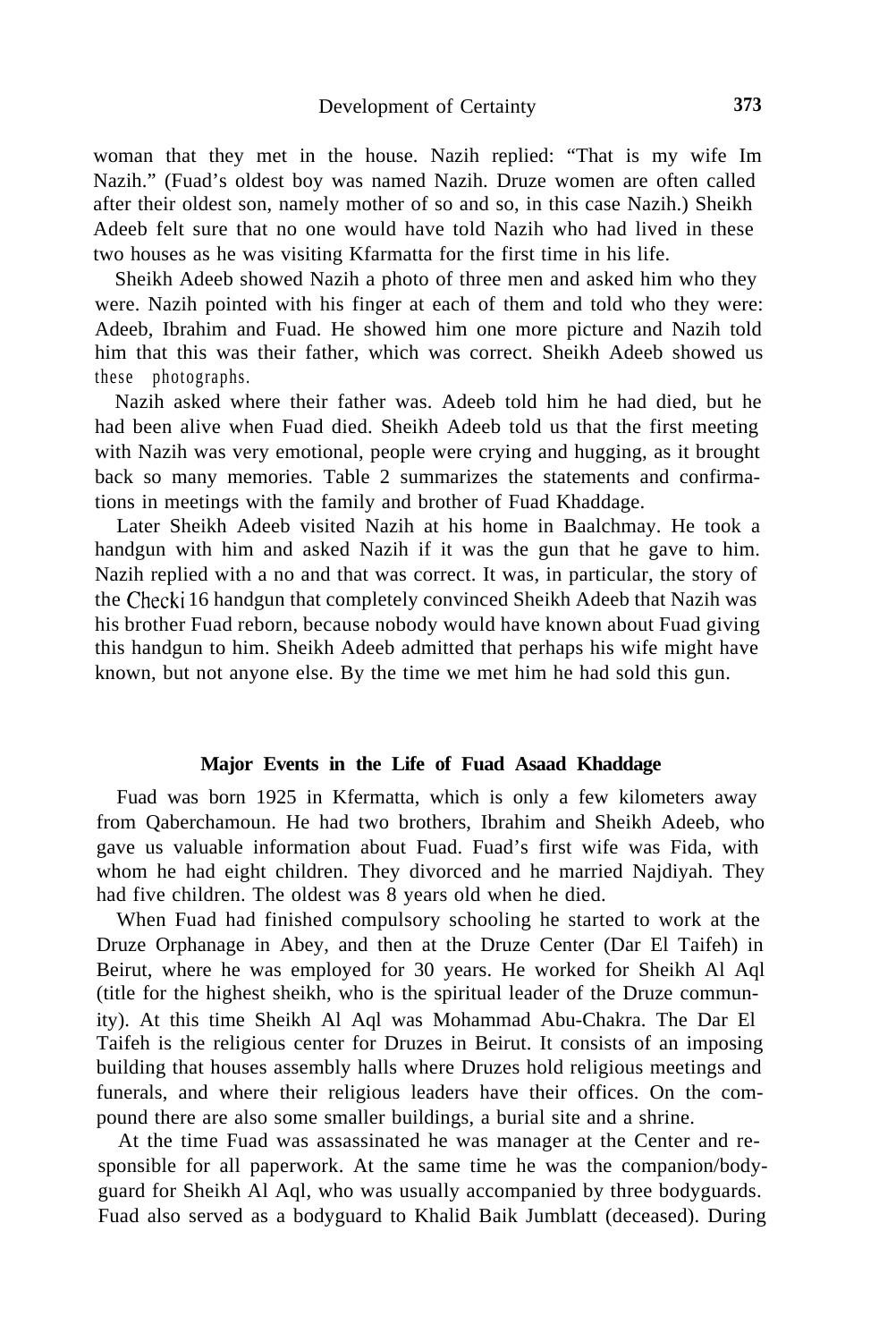| ABL. |  |
|------|--|
|------|--|

List of Nazih's Additional Statements and Recognitions at his First Meetings With the Alleged Previous Family

| Place of meeting | Statements, questions, recognitions                                                                                                                                                                                                                                                                           | Answers, comments                                                                                                                                                                                     |
|------------------|---------------------------------------------------------------------------------------------------------------------------------------------------------------------------------------------------------------------------------------------------------------------------------------------------------------|-------------------------------------------------------------------------------------------------------------------------------------------------------------------------------------------------------|
| Najdiyah's home  | Nazih asked Najdiyah:<br>1. Do you remember when we<br>were going up from Beirut, the<br>car broke down and twice Israeli<br>soldiers charged the battery for<br>us?                                                                                                                                          | Yes (correct).                                                                                                                                                                                        |
|                  | 2. Do you remember that one night<br>1 came home drunk and you<br>locked the door and I slept<br>outside on a rocking sofa?<br>3. Where is the barrel where                                                                                                                                                   | Yes (correct).<br>It is in the garden (correct).                                                                                                                                                      |
|                  | I taught you to shoot'?                                                                                                                                                                                                                                                                                       |                                                                                                                                                                                                       |
|                  | Najdiyah asked Nazih:<br>4. Who built the foundations of<br>this<br>gate <sup>"</sup> ?<br>5. Did she have an accident when<br>they lived in Ainab?<br>6. Does he remember how their<br>young daughter got seriously<br>sick'?<br>7. Nazih showed Fuad's family in<br>which cupboard he had kept his<br>arms. | A man of the Faraj family<br>(correct).<br>She fell and dislocated her<br>shoulder (correct).<br>She was poisoned by taking my<br>medication and I took<br>her to the hospital (correct).<br>Correct. |
|                  | 8. Nazih said to Fuad's brother<br>Adeeb as they met: Here comes<br>my brother Adeeb. I am your<br>brother Fuad.                                                                                                                                                                                              | Correct.                                                                                                                                                                                              |
| Adeeb's home     | Adeeb asked Nazih:<br>9. What is the proof that you are<br>my brother?<br>10. What kind of a pistol?<br>11. Where was the house of your<br>father and your first house?<br>12. Inside Fuad's first house Nazih<br>pointed to a ladder and said he<br>had made it.                                             | I once gave you a pistol<br>(correct).<br>It was a Checki 16 (correct).<br>Nazih stepped out and showed<br>him both houses (correct).<br>Correct.                                                     |
|                  | 13. Nazih recognized Fuad's first<br>wife and referred to her as Im<br>(mother of) Nazih.                                                                                                                                                                                                                     | Fuad's oldest son was<br>named Nazih (correct).                                                                                                                                                       |
|                  | 14. Adeeb showed Nazih a photo of<br>three men.                                                                                                                                                                                                                                                               | Nazih pointed correctly to<br>each and gave their names as<br>Adeeb. Ibrahim and Fuad.                                                                                                                |
| Nazih's home     | 15. Adeeb brought a pistol to Nazih<br>to test him.                                                                                                                                                                                                                                                           | Nazih correctly stated: This<br>is not the pistol I gave to you.                                                                                                                                      |

the civil war Fuad armed himself with two pistols and hand-grenades whenever he left the Center.

What kind of man was Fuad? His brother Sheikh Adeeb described him: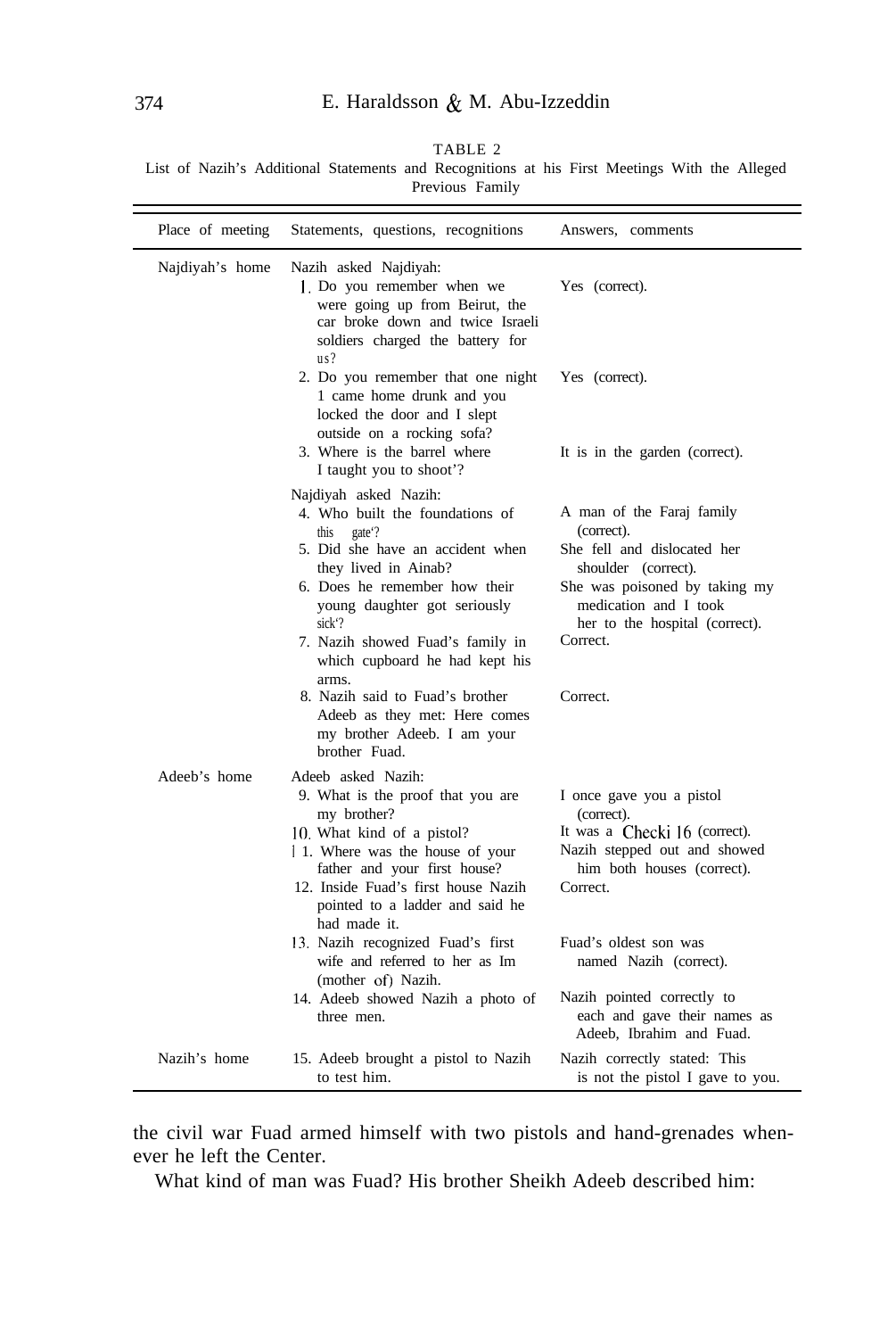"He was a brave person, fearless, who liked people and they liked him. He was very honest, spoke gently and nicely to people, had a sweet tongue as they say here. He did not have enemies." His cousin Sheikh Mosleh, whom we visited in Beirut, described him as follows: "Fuad was brave, overexcited, took risks, liked weapons a lot, was 'qabadai'. 'Qabadai' means a brave courageous man, honest and the word has only a positive meaning. Fuad did not take part in the war. He liked to show off with his pistols, but never used them. He also worked for a very important person, Sheikh Al Aql and that he apparently enjoyed." Sheikh Mosleh's daughter Wafa added: "He used to like any kind of show off."

Ŷ.

í.

At the time of his death Fuad and his wife Najdiyah lived at the Dar El Taifeh in Beirut. He would work three days and have three days off when they would go up to Ainab and Qaberchamoun, where they were building a house and where they spent their nights. Before they started to build their house, they lived for about five years in a house in Ainab that was provided for them, only a kilometer away from Qaberchamoun. They moved there during the civil war at the time when the Syrian army entered Lebanon.

The Israelis were invading Lebanon around the time Fuad died. Because of this he brought his wife and children to their house in Qaberchamoun, which is about half an hour drive from downtown Beirut up in the hills-which is to say it was safer. Then he went back to Beirut.

#### **Death of Fuad Khaddage in Dar El Taifeh**

The following night, July 22, 1982, three armed men broke into Dar El-Taifeh and shot two guards at the gate and Fuad who was inside the building. Apparently the attackers tried unsuccessfully to set the house on fire and then ran away, and were never identified. According to newspaper reports the bodies of the three men were brought to the American University of Beirut Hospital for examination. This was Thursday night, the night of prayer for the Druzes. The three men were not sheikhs (religious men) and they were not in the prayer assembly hall when they were shot.

Najdiyah learned about her husband's death from neighbors who heard the news over the radio. There was a funeral for Fuad in Dar El Taifeh but she was not present. His body was brought the next day to Qaberchamoun and then to his village Kfarmatta, where he was buried.

We were able to obtain a post mortem report on Fuad dated July 2, 1982, and signed by Dr. Hussary. There it is stated that he died from gun shot wounds. One ran in vertical direction in the right front section of the head, another on the right neck with gunpowder blaze and burns at the edges, which indicates that the distance was less than one half meter. "And this shot hit the main artery which caused the quick death."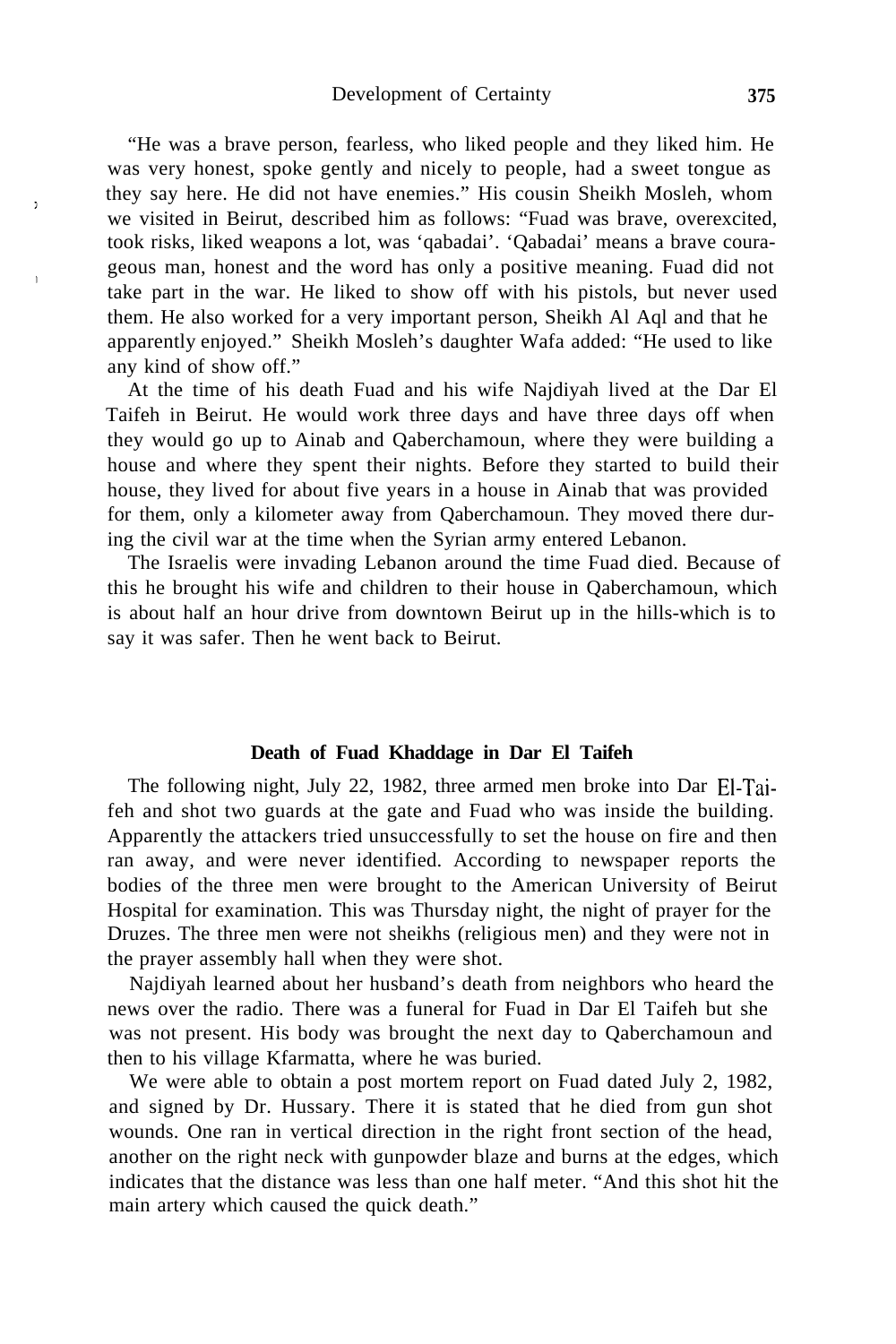#### **Verification of Nazih's Statements**

The 23 statements listed in Table 1 were uttered by Nazih *before* his first visit to Qaberchamoun that took place about two years before we first met him in May 2000. This is what our nine witnesses affirmed when we interviewed them, some on more than one occasion and in most instances independently of one another. There is always some risk that such lists may be contaminated by knowledge gained after the two families meet. Fortunately there were many witnesses to Nazih's statements because he had six sisters and one brother, all of whom were older than he, and that reduces the likelihood of contamination. These witnesses agree that he used to talk a lot about his previous life until he met his alleged previous family. Then he became more relaxed and spoke much less about it.

As can be seen in Table 1 all the witnesses heard him talk about carrying pistols and hand-grenades and being a brave person ('qabadai'). That fits Fuad perfectly as those who knew him describe him. So does the statement that he had many children and the very specific statement that he had a mute friend. Sheikh Adeeb told us he knew him well. His name was Aref Ghallab from Kfermatta; he disappeared before the civil war was over. Fuad's wife and Kamal knew about him but never met him. Sheikh Adeeb was not aware that there was anything wrong with his hand or arm.

Of the 23 items, 17 seem to fit the life of Fuad. We cannot be sure but it seems quite unlikely that one of them is correct, i.e., that he received a shot of anesthesia in his arm as the ambulance brought him to the hospital. Why would he have been given an injection, since he apparently died immediately when he received his second shot?

We could not verify that there was anything wrong with his mute friend's arm as we were unable to trace close relatives of Aref Ghallab to get full certainty about this statement. Furthermore, Nazih claims that he shot at the attackers and killed one of them. When witnesses came to the scene the attackers had left so it is not known if Fuad shot at them and wounded or killed anyone. We were not able to get at any report of an investigation into this incident. Our inquiries revealed that no official investigation was conducted by the public prosecutor as this occurred in the midst of the civil war, and during the Israeli occupation, when the government was paralyzed. One important sheikh in Beirut told us that there were rumors about a shoot-out during the attack. This is not mentioned in newspaper reports of the incidents, but we also have no proof that it did not take place.

Nazih had stated that he lived in a house with two stories and that it was like a villa with trees around it. His parents and Fuad's family understood that he was here referring to the house in Ainab where his family lived for a few years, including the time during which they were building the house in Qaberchamoun (which was not fully completed when Fuad died). These statements fit the house in Ainab that is located next to the mud road where Nazih stop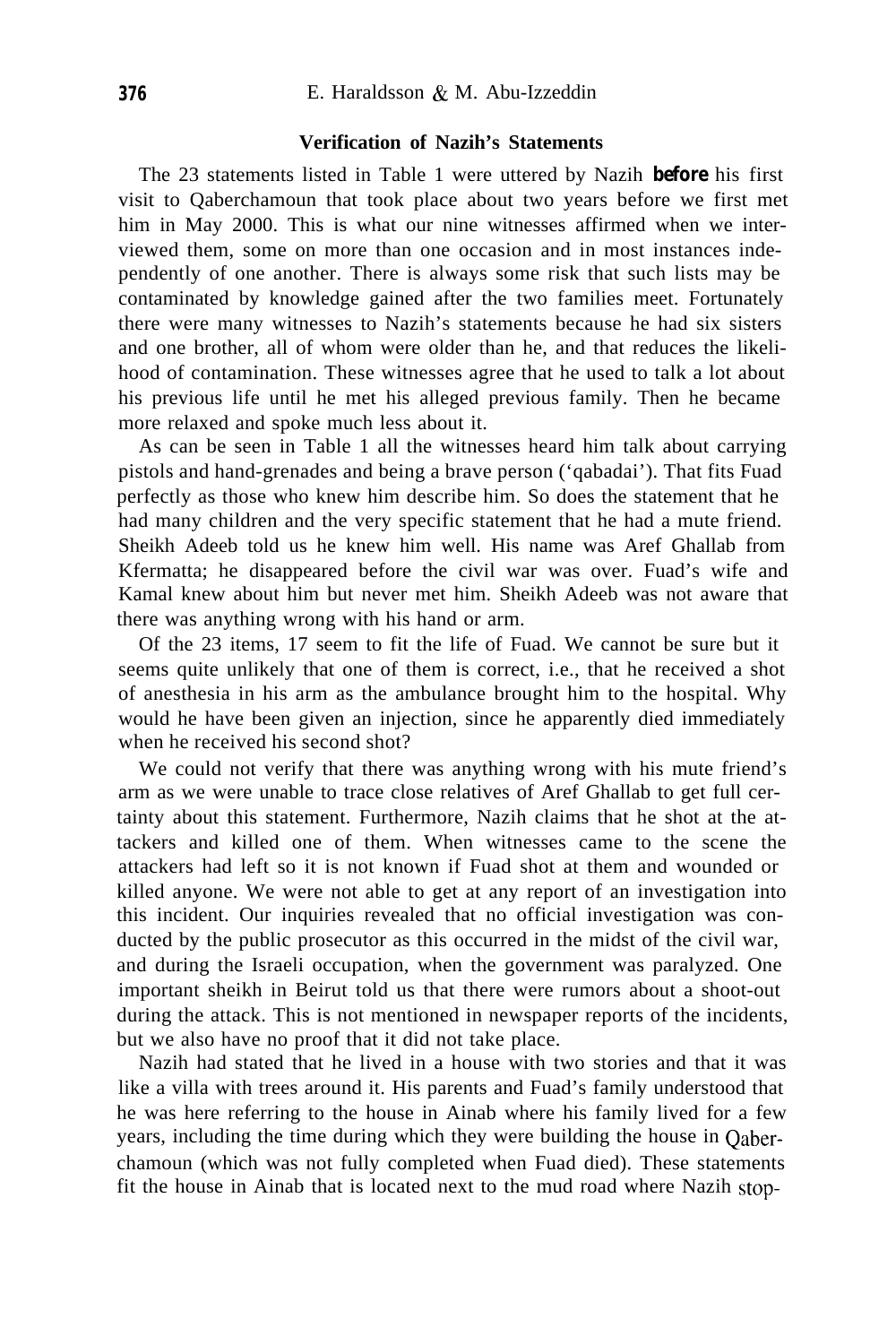ped during his first trip to Qaberchamoun. Nazih had also stated that there was a cave near this house. At this mud road there is indeed a cave and it is only a few minutes walk from the house. We found it large enough to hold several people.

For two items we have only one witness. First, Nazih's father states that he mentioned the location Qaberchamoun before they went there. (Why would they have gone there if Nazih had not mentioned it?) Secondly Nazih's brother Baha reports that once when they were standing on their veranda watching the cars passing by, they saw a red Transam car. Nazih then claimed he had owned a car like that. According to his wife, Fuad had owned four cars, first a red car with a black roof that could be removed, then a white Volkswagen, a blue Mercedes and last, a red Datsun. A red car was one of the items that Kamal Khaddage remembers that Nazih's mother or sister mentioned, and hence was one of the statements that lead to the identification of Fuad as Nazih's previous personality. This item of the red car came up in one of our last interviews, and we did not have a chance (or forgot) to check this item with Nazih's sisters.

Najdiyah and Sheikh Adeeb were not aware that Fuad had any outstanding money owed to him. In Lebanese society men tend not to involve their wives in financial matters and relatives may not be well informed either, so this statement can neither be verified or falsified. The statement that his wife of the previous life was prettier than his mother is a matter of aesthetic taste. Perhaps he was right. Now middle-aged and not in good health, Najdiyah's features are still strikingly feminine. A photograph taken at her wedding shows a beautiful woman. Being a widow with five young children has been difficult, and still is. They are a poor family; Kamal is an automechanic, another son is a barber but unemployment is high in Lebanon. They were very hospitable to us.

## **Conclusion**

Regarding the statements that Nazih made before he visited his alleged previous family we may say after extensive interviewing and inquiries that 17 of the 23 statements correspond to facts in the life of Fuad Khaddage, one is most likely wrong (no. 21 in Table 1) and five proved uncheckable (8, 12, 13, 16, 20).

At the time Nazih first met the members of his alleged previous family he made, according to our witnesses, at least eight additional correct statements (nos. l-6, 7, 8 in Table 2) **about** his previous life, most of them highly specific, like the statements that he had given his brother a Checki 16 pistol, and that a man of the Faraj family had erected the gate at Najdiyah's house. Furthermore there are seven cases of recognitions which apparently were quite convincing to those present, although they are in retrospect hard to evaluate. Quite remarkable is item 15 in Table 2, where Sheikh Adeeb brought a pistol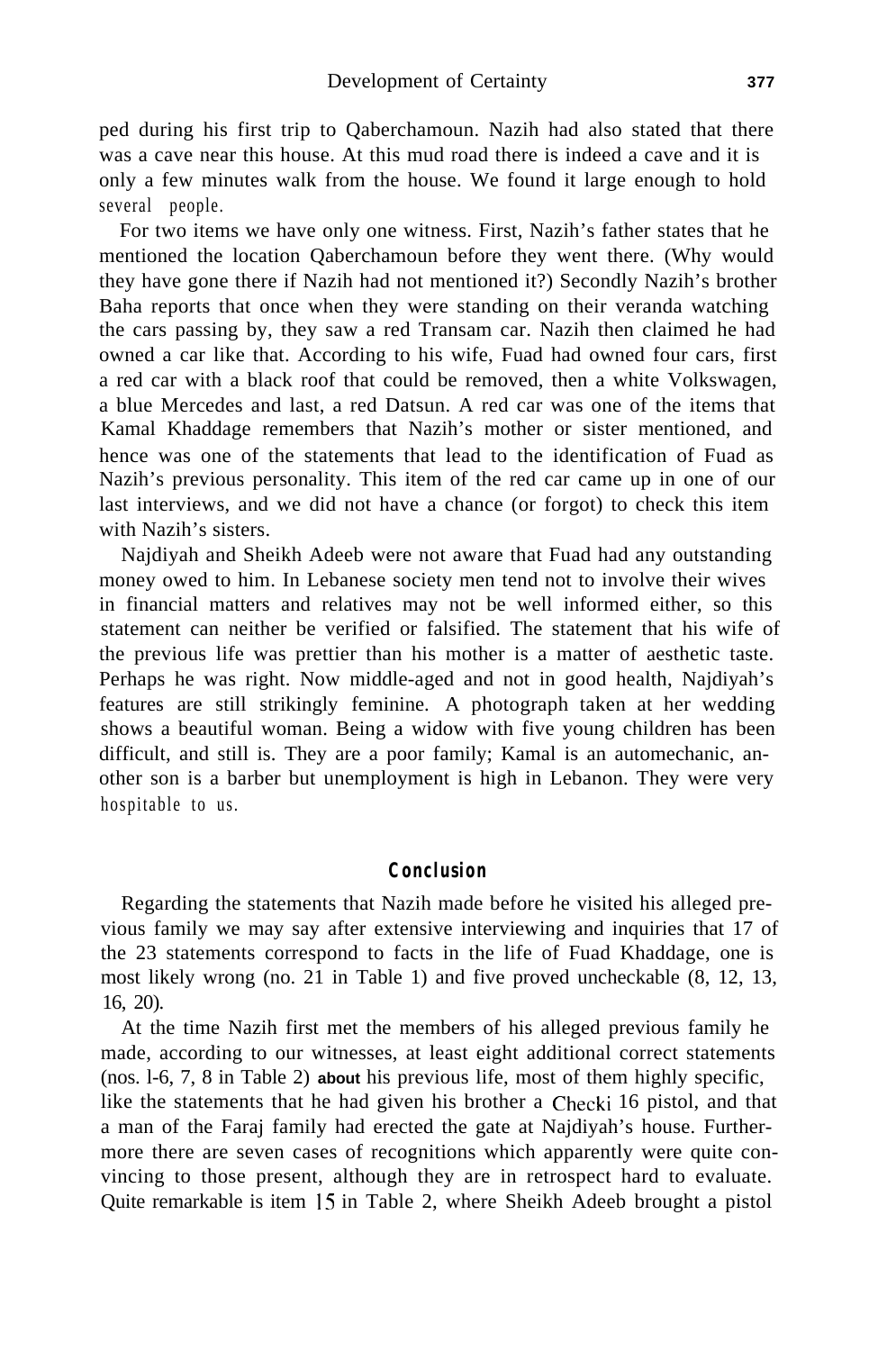| Year of birth of Fuad A. Khaddage                          | 1925              |
|------------------------------------------------------------|-------------------|
| Date of death                                              | July 2, 1982      |
| Age at death                                               | 57 years          |
| Mode of death                                              | Shooting/murder   |
| Date of birth of Nazih Al-Danaf                            | February 29, 1992 |
| Age in years when first speaks of memories                 | $2 - 2.5$         |
| Age in years at first meeting with alleged previous family | $5 - 6$           |
| Interval between death of Fuad and birth of Nazih          | 8 years           |
| Number of statements made by Nazih                         | 31                |
| Statements fitting Fuad Khaddage                           | 25                |
| Statements not fitting Fuad Khaddage                       |                   |
| Unverifiable/unfalsifiable<br>statements                   | 5                 |
| First investigation of case by EH and MA1                  | May 2000          |
| Further visits to sites                                    | January 200 1     |
|                                                            | March 2001        |
|                                                            |                   |

TABLE 3 A Brief Chronology and Some Characteristics of the Case of Nazih Al-Danaf

to Nazih to test him and he responded that this was not the pistol that he (Fuad) had given to him. To summarize: Thirty-one different statements of Nazih came to light in our investigation of this case. A total of 26 could be checked by witnesses and all but one of them proved correct, as summarized in Table 3, which also gives the chronology of the case.

The principal weakness of this case is that no record was made of Nazih's statements before he met the previous family. This is mitigated by the fact that there were many witnesses that testified to his statements. When evaluating this case it should also be born in mind that thousands of men were killed in the Lebanese civil war, many of them carried arms of various sorts, and would have owned a house and had children. However, Nazih made some very specific statements. We may ask how many of the men who died in the war had a mute friend and a cave near their house, had given their brother a Checki 16 pistol and had a gate built in front of their house by a man from the Faraj family? In this case the combined odds against chance seem very high indeed, assuming that we can trust the testimony of our witnesses.

The many recognitions of things and persons are particularly impressive in this case, and come from two persons. In 60 cases that the author has investigated in Sri Lanka and 30 in Lebanon, he has not come across such an impressive array of recognitions reported by more than one person. How well can we trust them? Were some of them obtained by leading questions or helpful comments that are not reported, or forgotten? After a thorough interviewing of the witnesses this does not appear a likely explanation. The witnesses seem credible people with no axe to grind. There was no social or financial benefit for Nazih or his family to get to know the poor Khaddage family. The witnesses were consistent in interviews conducted months apart, although there is an exception. Nazih's mother first told us that Nazih had mentioned the name Fuad as his previous name, but when we met her the next year she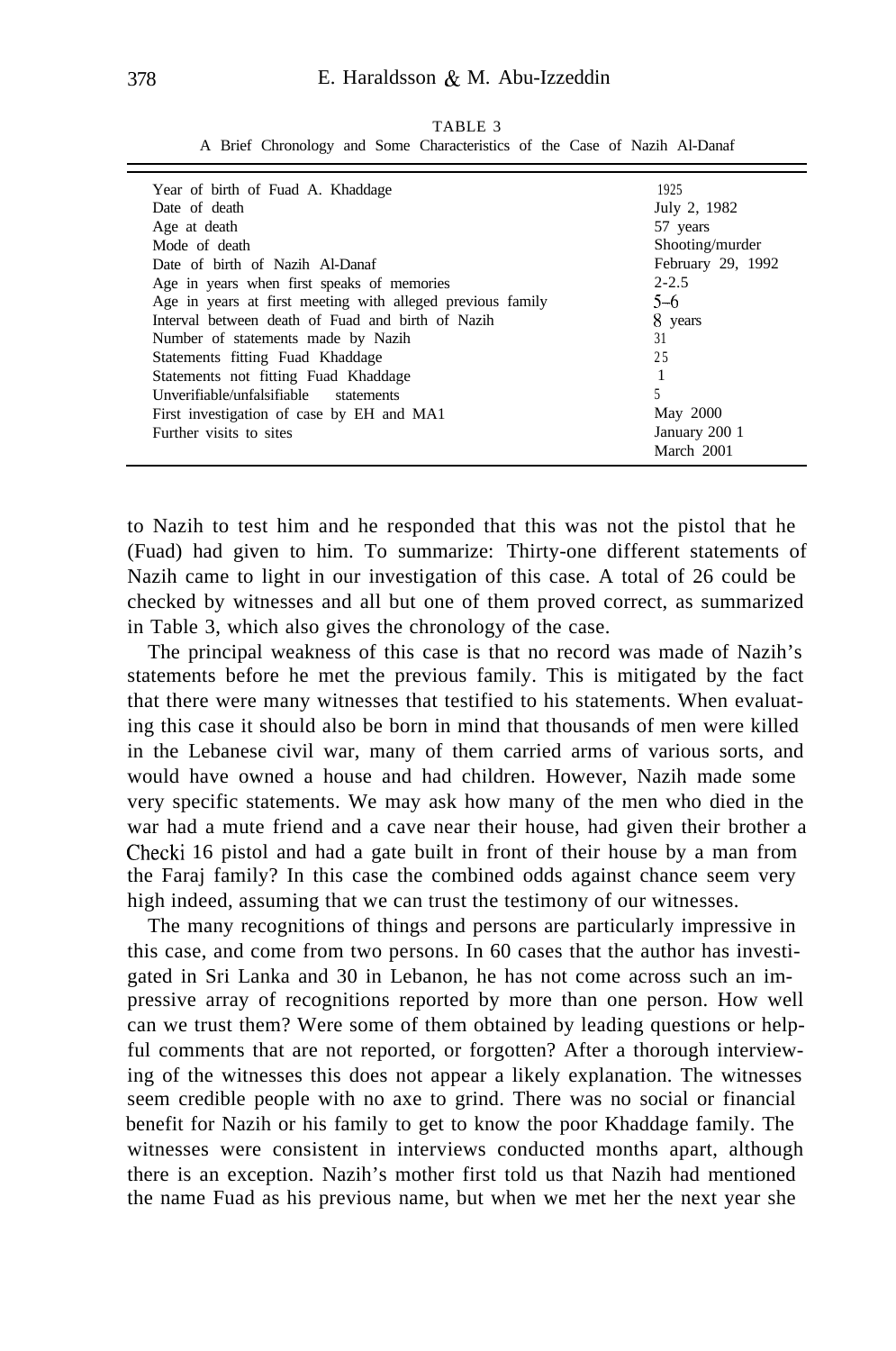claimed that he had mentioned no name before the first meeting with the Khaddage family. (We stressed more in the second interview that she should only tell us what Nazih said about his previous life, *hefore* his meeting with the previous family. That might explain the difference.)

The consistency across witnesses was good and supports the conclusion that they are accurately reporting what they witnessed. They differed somewhat in the number of Nazih's statements they witnessed (see Table I), which is natural. Worth mentioning is that it is only the father who recalls Nazih giving the name Qaberchamoun, where Nazih claimed to have lived before. Is there still a missing link we have not found? Those who accompanied Nazih to Qaberchamoun in search for his previous family all agree that it was a genuine search. The hypothesis of fraud or general family fantasy is made remote by the sheer number of individuals who were interviewed and gave consistent testimony.

Belief in reincarnation is an important tenet of the Druze religion and that brings with it a certain readiness to accept claims of memories of a previous life, and probably a tendency to process relevant material in a pro-reincarnationistic way. Although Nazih's statements about Fuad's life were impressive, the two main witnesses, Najdiyah (Fuad's widow) and Sheikh Adeeb, further explicitly tested Nazih about his knowledge of Fuad before they accepted his claim. The additional statements that then emerged brought them certainty that Nazih was Fuad Khaddage reborn.

#### **Notes**

<sup>I</sup> Sheikh is here a honorific not a personal name and refers to the fact that Adeeb Khaddage has received Druze religious training and observes the Druze religion.

#### **Acknowledgments**

A grant from the Bial Foundation in Portugal is gratefully acknowledged. We express our thanks to two *Journal* reviewers for thoughtful comments on a draft of this paper, and to Dr. Sami Makarem at the American University in Beirut, and Dr. Stevenson at the University of Virginia, for useful comments and other assistance. We also thank the members of the two families for their cooperation in the investigation.

#### **References**

- Abu-Izzedin, *N. M. (1993). The Druzes. A new study of their history, faith and society. Leiden,* Netherlands: E. J. Brill.
- Haraldsson, E. ( 1991). Children claiming past-life memories: Four cases in Sri Lanka. *Journal of Scienttfic Exploration, 5(2), 233-262.*
- Haraldsson. E. (199.5). Personality and abilities of children claiming previous-life memories. *Journal of Nervous and Mental Disease, 183(7), 445-45* 1 .
- Haraldsson, E. ( 1997). Psychological comparison between ordinary children and those who claim previous-life memories. *Journal of Scientific Exploration, I I, 323-335.*